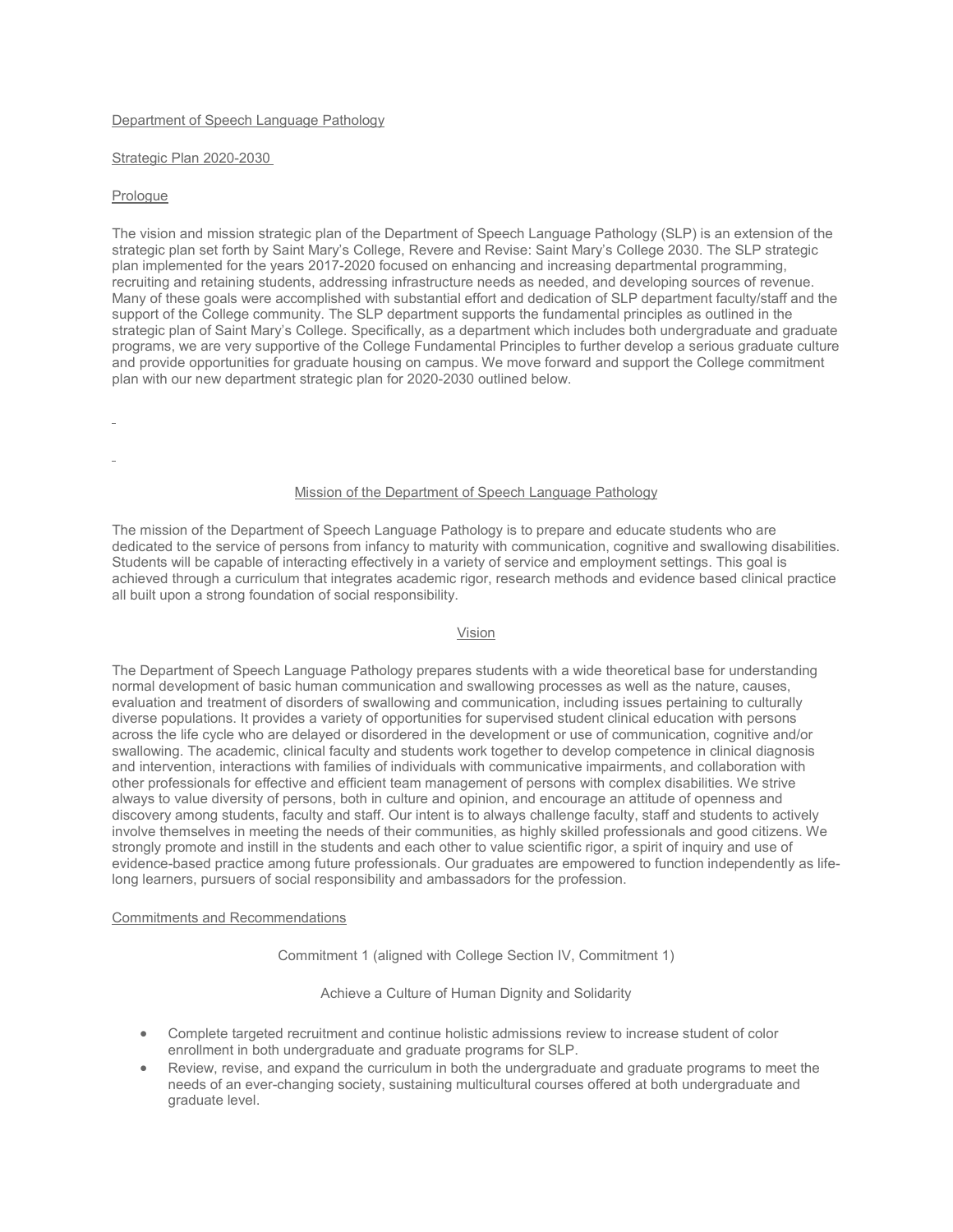- Provide workshops and CEUs that directly address diversity and cultural differences in communication.
- Provide and expand voice therapy services through our clinic to the transgender community as both service to the community and provide educational experiences for students.
- Continue to provide a free clinic in which marginalized populations can receive assessment and treatment.
- Provide faculty and staff compensation to ensure dignity through work.

Commitment 2 (aligned with College Section IV, Commitment 2)

Empower Women at all Levels and Stages of Life

- Expedite pathways to graduate programs through implementing a 4 + 1 model for a bachelor's and master's degree in Speech Language Pathology.
- Increase opportunities for students to enter graduate programs without having an undergraduate in speech language pathology by offering a pre-professional program, a bundle of pre-requisite courses needed for admission.
- Provide CEU opportunities to faculty, staff, and the community to support professional development at all stages of career.
- Expand Graduate Assistantship opportunities in the Department and College.

Commitment 3 (aligned with College Section IV, Commitment 3)

# Elevate Research Focus

- Review, revise, and expand the curriculum in the undergraduate program to offer and maintain research opportunities through Research Practicum courses.
- Encourage faculty, staff, and students to present research at college-wide events to foster and share a research community.
- Hire highly qualified clinical and academic faculty with the needed expertise and research lines to further extend and develop the program.
- Reduce the number of course preparations per year to afford faculty additional time to explore collaborative research projects within the department and across other departments, especially in the development of IPE (Integrated Professional Education) as described by CAA and ASHA and with students while pursuing research and scholarship.
- Encourage faculty, staff, and students to value their research work and seek external financial support to allow this work to meet its full potential.
- Acquire physical space that promotes and allows research, such as lab space and research offices.

Commitment 4 (aligned with College Section IV, Commitment 4)

### Stabilize and Enhance Financial Performance

- Recruit and retain enrollment of 30 graduate students while maintaining high academic standards.
- Faculty and staff participate in college-wide recruitment efforts for undergraduate admissions.
- Continue to monitor and enhance multiple pathways, including: 4 +1, BA, MS, Dual Degree, and Pre-Professional program.

# **CONCLUSION**

Saint Mary's Department of Speech Language Pathology continues to provide the high quality of education that has been its hallmark since the inception of the undergraduate program in 2007 and graduate program in 2015.